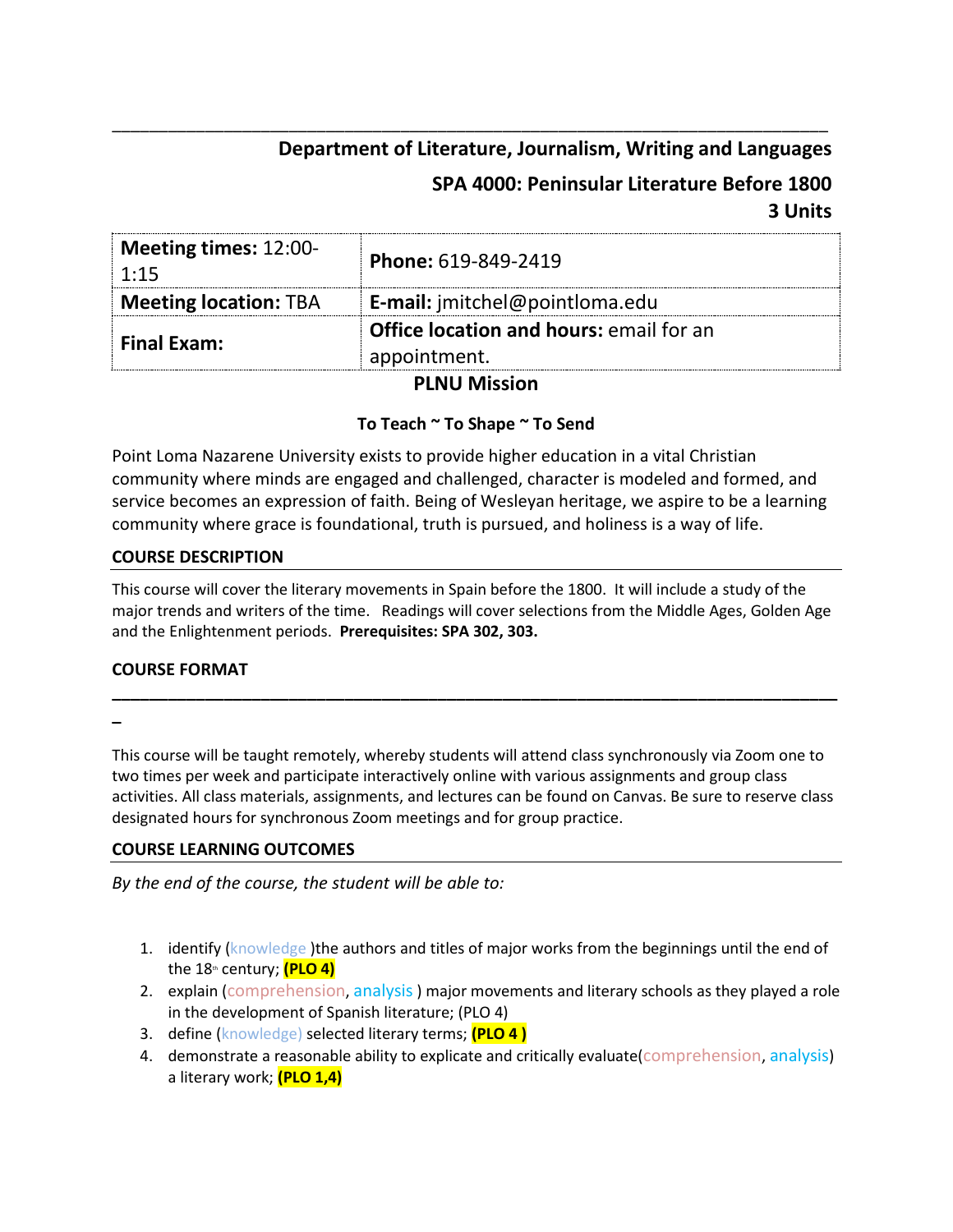5. explain (comprehension, analysis) major cultural, social and political phenomena that intersect as contextualizing background with the literature studied. **(PLO 1,4,6)**

## **REQUIRED TEXTS AND RECOMMENDED STUDY RESOURCES**

Mujica, Barbara. Texto y vida. Fort Worth: Holt, Rinehart and Winston, 1990.

Heese, Lazarillo de Tormes.<http://ciudadseva.com/texto/la-vida-de-lazarillo-de-tormes/>

Cervantes, Miguel de. La gitanilla[. http://ciudadseva.com/texto/la-gitanilla/](http://ciudadseva.com/texto/la-gitanilla/)

Access to *Netflix* series: La Catedral del Mar

### **COURSE REQUIREMENTS**

- 1. Reading of required materials, and completion of homework assignments.
- 2. Participation in classroom discussions based on assigned questions in the text, including POP quizzes.

\_\_\_\_\_\_\_\_\_\_\_\_\_\_\_\_\_\_\_\_\_\_\_\_\_\_\_\_\_\_\_\_\_\_\_\_\_\_\_\_\_\_\_\_\_\_\_\_\_\_\_\_\_\_\_\_\_\_\_\_\_\_\_\_\_\_\_\_\_\_\_\_\_\_\_\_\_\_

- 3. Oral Presentations will be video-recorded PowerPoints and uploaded as youtube links.
- 4. Writing of one in-depth literary study. (8-10 pages).
- 5. Successful completion of written examinations.

### **Active participation**

Active participation is defined to include the following: group work, sharing, oral participation, and completion of assignments.

### **Homework assignments: (**Written and oral evaluations**)**

Evaluation of oral performance in the Spanish language (class discussions and comments) is an everyday, ongoing process. Specific oral assignments are evaluated for content and appropriate use of the language and written assignments, as indicated on the "Calendario," are evaluated for content as well as appearance and accuracy.

Assignments will come from questions located in the text; "Sobre el texto" deals with comprehension of the written material, and "Hacia el análisis" asks the student to deal with underlying meanings, structure, interpretation, etc. The professor will assign questions from these two areas for each class period.

Students will also be watching the series "La Catedral del Mar" on Netflix. The episodes are assigned on the Calendar. You will be given questions to answer and discuss. These discussions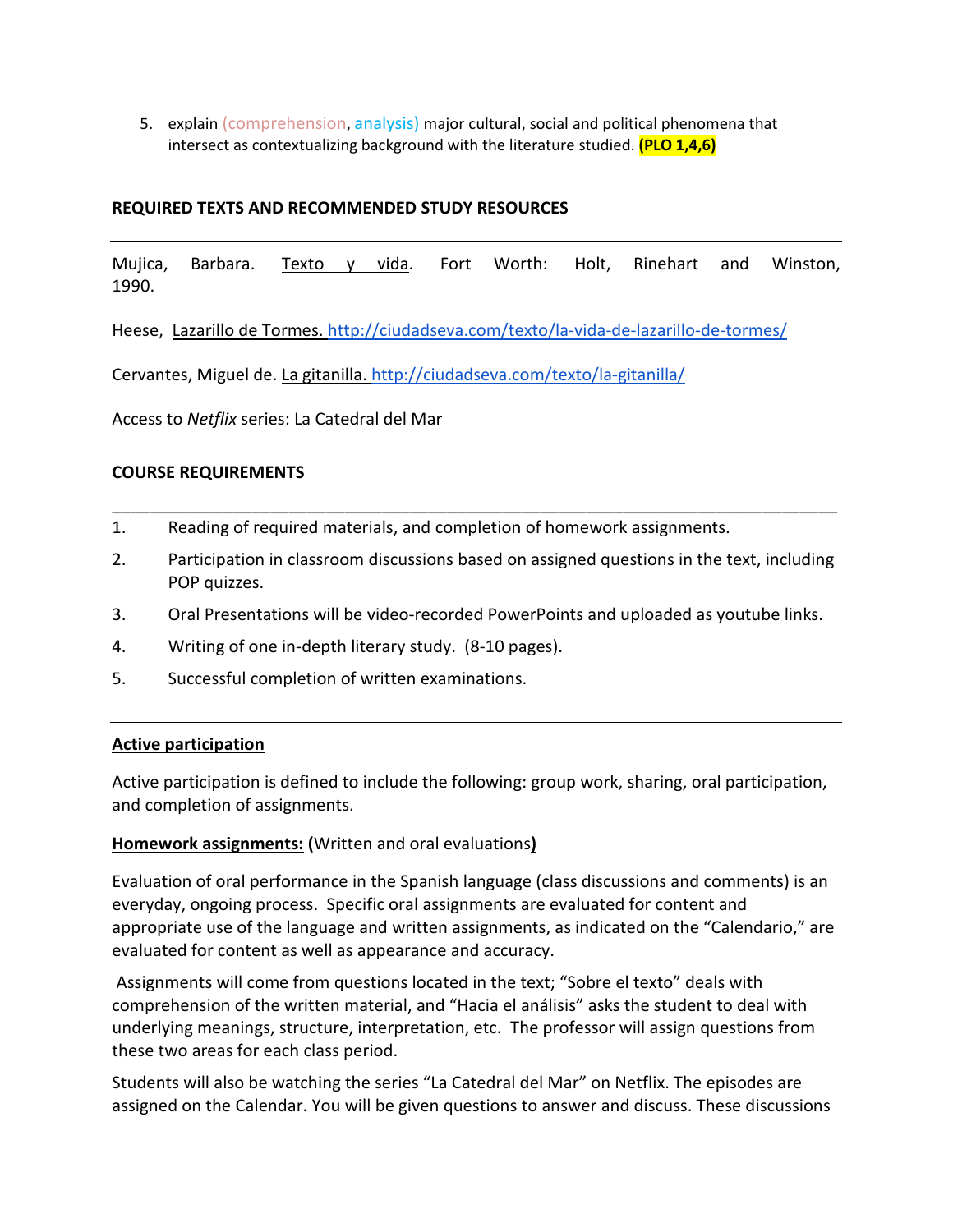will be conducted via zoom orally as a group discussion with your classmates. You will submit a zoom recording of the discussion.

# **Exams**

There will be two exams throughout the semester. These exams will be comprehensive in nature. A thorough review of all of the material studied should be completed before each exam. There will be a third final exam, as well.

# **ASSESSMENT AND GRADING**

| Unit Tests $(2 \oplus 100)$ 200 points      |             |           | Sample grade scale: |      |               |
|---------------------------------------------|-------------|-----------|---------------------|------|---------------|
| Literary Study<br>Oral Reports (2 @ 50) 100 | 200         | A         | 1000-930            | C    | 779-730       |
| Catedral Del Mar                            | 120         | A-        | 929-900             | $C-$ | 729-700       |
| <b>Homework</b><br><b>Final Exam</b>        | 180<br>200  | B+        | 899-880             | D+   | 699-680       |
|                                             |             | B         | 879-830             | D    | 679-630       |
| Total                                       | 1000 points | <b>B-</b> | 829-800             | D-   | 629-600       |
|                                             |             | C+        | 799-780             | F    | 599 and below |

#### **FINAL EXAMINATION POLICY**

Successful completion of this class requires taking the final examination **on its scheduled day**. The final examination schedule is posted on th[e Class Schedules](http://www.pointloma.edu/experience/academics/class-schedules) site. No requests for early examinations or alternative days will be approved.

### **PLNU COPYRIGHT POLICY**

Point Loma Nazarene University, as a non-profit educational institution, is entitled by law to use materials protected by the US Copyright Act for classroom education. Any use of those materials outside the class may violate the law.

### **PLNU ACADEMIC HONESTY POLICY**

Students should demonstrate academic honesty by doing original work and by giving appropriate credit to the ideas of others. Academic dishonesty is the act of presenting information, ideas, and/or concepts as one's own when in reality they are the results of another person's creativity and effort. A faculty member who believes a situation involving academic dishonesty has been detected may assign a failing grade for that assignment or examination, or, depending on the seriousness of the offense, for the course. Faculty should follow and students may appeal using the procedure in the university Catalog. See [Academic Policies](http://catalog.pointloma.edu/content.php?catoid=18&navoid=1278) for definitions of kinds of academic dishonesty and for further policy information.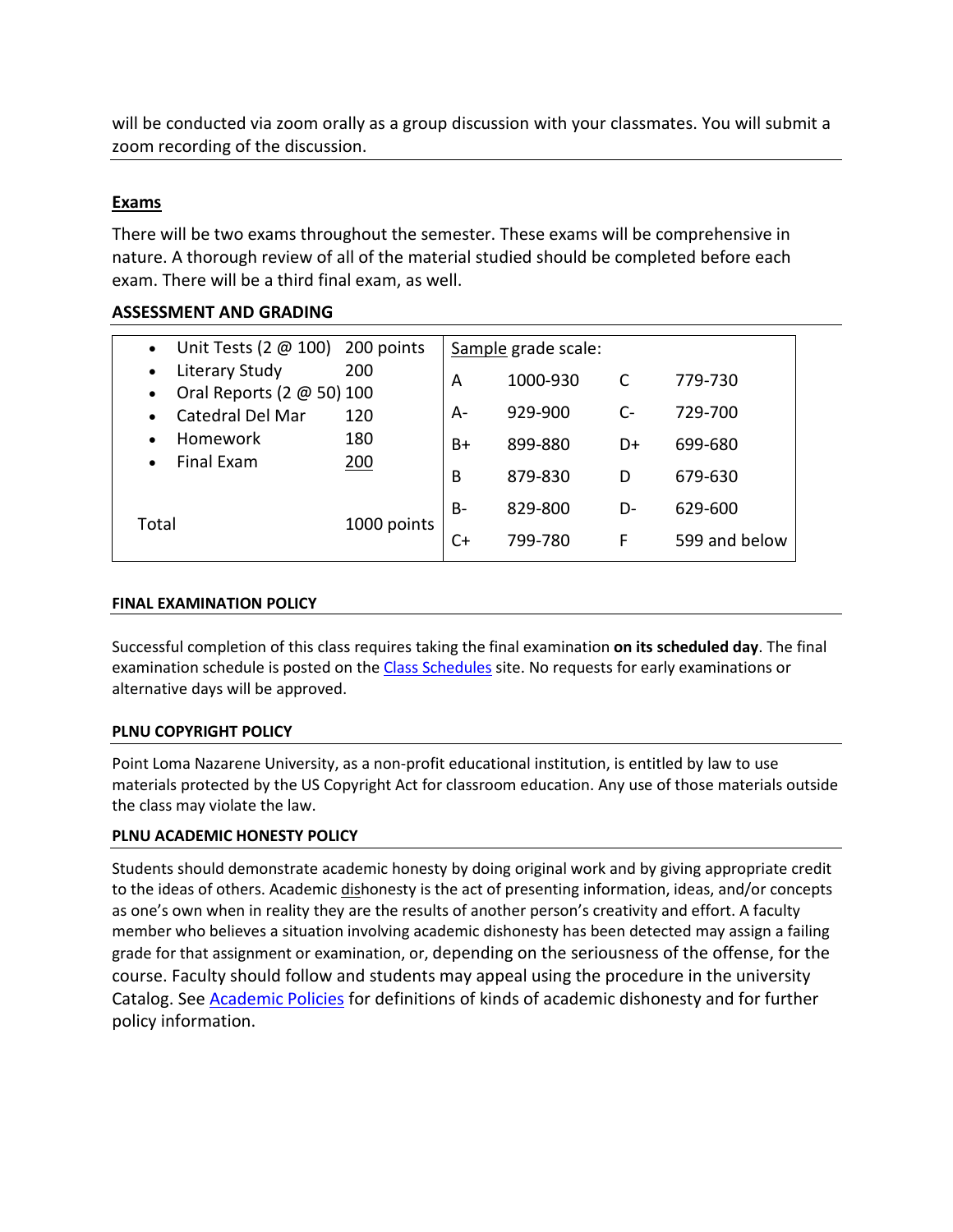# **PLNU ACADEMIC ACCOMMODATIONS POLICY**

While all students are expected to meet the minimum standards for completion of this course as established by the instructor, students with disabilities may require academic adjustments, modifications or auxiliary aids/services. At Point Loma Nazarene University (PLNU), these students are requested to register with the Disability Resource Center (DRC), located in the Bond Academic Center. [\(DRC@pointloma.edu](mailto:DRC@pointloma.edu) or 619-849-2486). The DRC's policies and procedures for assisting such students in the development of an appropriate academic adjustment plan (AP) allows PLNU to comply with Section 504 of the Rehabilitation Act and the Americans with Disabilities Act. Section 504 (a) prohibits discrimination against students with special needs and guarantees all qualified students equal access to and benefits of PLNU programs and activities. After the student files the required documentation, the DRC, in conjunction with the student, will develop an AP to meet that student's specific learning needs. The DRC will thereafter email the student's AP to all faculty who teach courses in which the student is enrolled each semester. The AP must be implemented in all such courses. If students do not wish to avail themselves of some or all of the elements of their AP in a particular course, it is the responsibility of those students to notify their professor in that course. PLNU highly recommends that DRC students speak with their professors during the first two weeks of each semester about the applicability of their AP in that particular course and/or if they do not desire to take advantage of some or all of the elements of their AP in that course.

# **PLNU ATTENDANCE AND PARTICIPATION POLICY**

Regular and punctual attendance at all classes is considered essential to optimum academic achievement. If the student is absent from more than 10 percent of class meetings, the faculty member can file a written report which may result in de-enrollment. If the absences exceed 20 percent, the student may be de-enrolled without notice until the university drop date or, after that date, receive the appropriate grade for their work and participation. See [Academic Policies](http://catalog.pointloma.edu/content.php?catoid=18&navoid=1278) in the Undergraduate Academic Catalog. Students will be allowed two excused absences, thereafter students will be docked 1% of the total grade per absence except when absences are necessitated by certain university sponsored activities and approved in writing by the Provost of the university. A student who misses 20% or more of the total classes does not meet the course requirements and will be dropped from the course or receive an **F** as a final grade in the course.

|          | marzo |                                                                  |
|----------|-------|------------------------------------------------------------------|
| Semana 1 | 1     | Introducción general: La historia de la literatura española      |
|          | 3     | La Edad Media (1-7) "La Catedral del Mar" Episodio 1             |
| Semana 2 | 8     | El cantar de Mío Cid (8-13)<br>TAREA: "Sobre el texto" (pag. 30) |
|          | 10    | El cantar de Mío Cid (14-29)<br>TAREA: "Sobre el texto" (30)     |

### **COURSE SCHEDULE AND ASSIGNMENTS**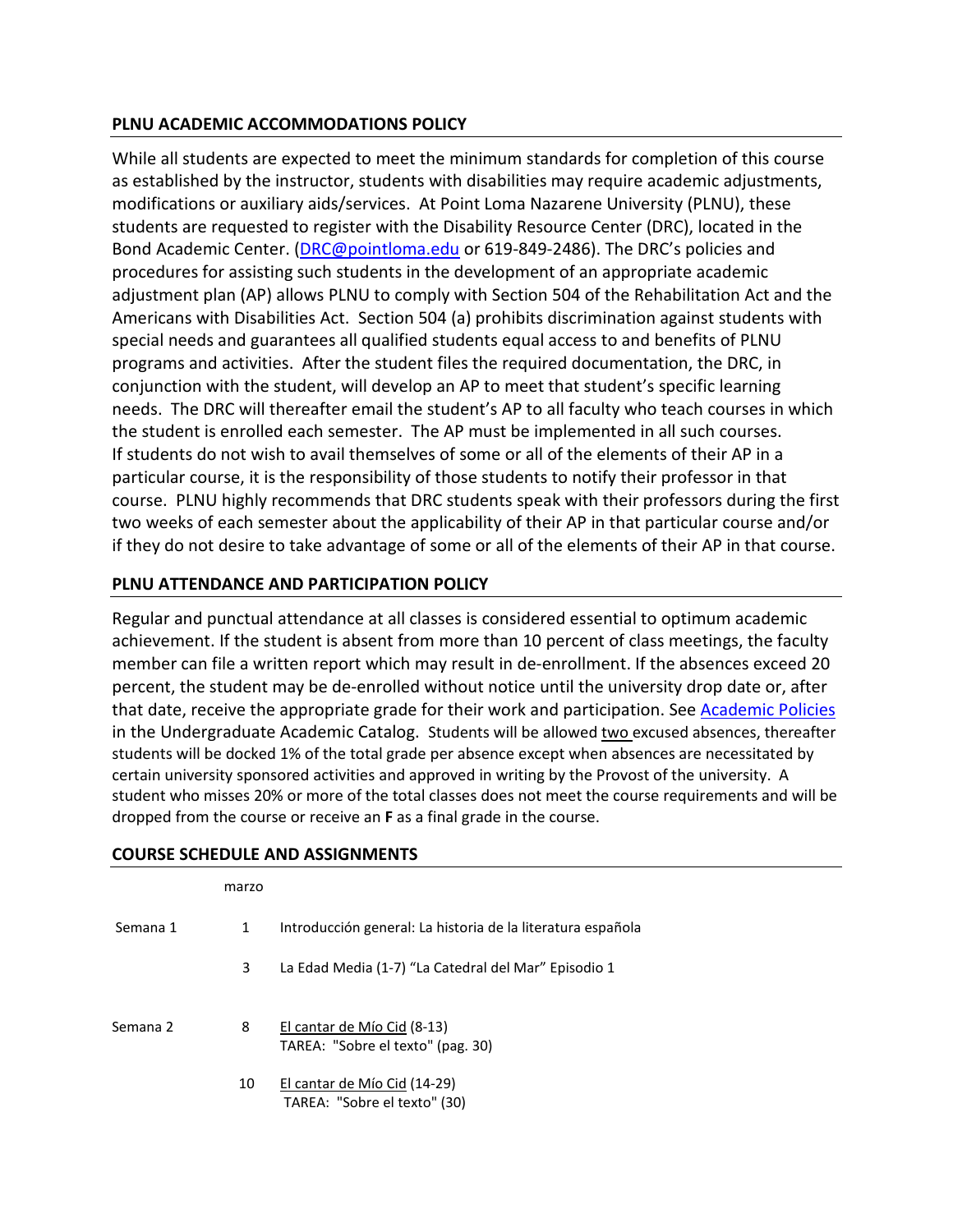|          |    | "Hacia" (31)                                                                                                                                                     |
|----------|----|------------------------------------------------------------------------------------------------------------------------------------------------------------------|
| Semana 3 | 15 | Comienzos de la prosa española (32-35)<br>Don Juan Manuel, El libro de los ejemplos del Conde Lucanor (36-38)<br>TAREA: "Sobre la lectura" (38); "Hacia" (38-39) |
|          | 17 | Orales and "La Catedral del Mar" Episodio 2                                                                                                                      |
| Semana 4 | 22 | El Arcipreste de Hita (39-42)<br>Libro de buen amor (43-49)<br>TAREA: "Sobre la lectura" (50-52); "Hacia" (51)                                                   |
|          | 24 | El Arcipreste de Hita (39-42)<br>Libro de buen amor (43-49)<br>TAREA: "Sobre la lectura" (50-52); "Hacia" (51)                                                   |
| Semana 5 | 29 | Repaso and "La Catedral del Mar" Episodio 3                                                                                                                      |
|          | 31 | No hay clases!                                                                                                                                                   |
| abril    |    |                                                                                                                                                                  |
| Semana 6 | 5  | <b>EXAMEN 1 - La Edad Media</b>                                                                                                                                  |
|          | 7  | La España de los Reyes Católicos (53-59)<br>La Celestina (60-74)<br>TAREA: Sobre la lectura (86)                                                                 |
| Semana 7 | 12 | La Celestina (74-86)<br>TAREA: "Sobre la lectura" (87)                                                                                                           |
|          | 14 | TAREA: "Hacia" (87-88)<br>Comienzos de la novela (104-108)<br>La vida de Lazarillo de Tormes prólogo, tratados 1<br>"La Catedral del Mar" Episodio 4             |
| Semana 8 | 19 | Lazarillo, tratados 2, 3 y 4                                                                                                                                     |
|          | 21 | Lazarillo, tratados 5, 6, 7                                                                                                                                      |
| Semana 9 | 26 | Resumen del Lazarillo                                                                                                                                            |
|          | 28 | Cervantes (121-124)<br>Intro: La gitanilla                                                                                                                       |